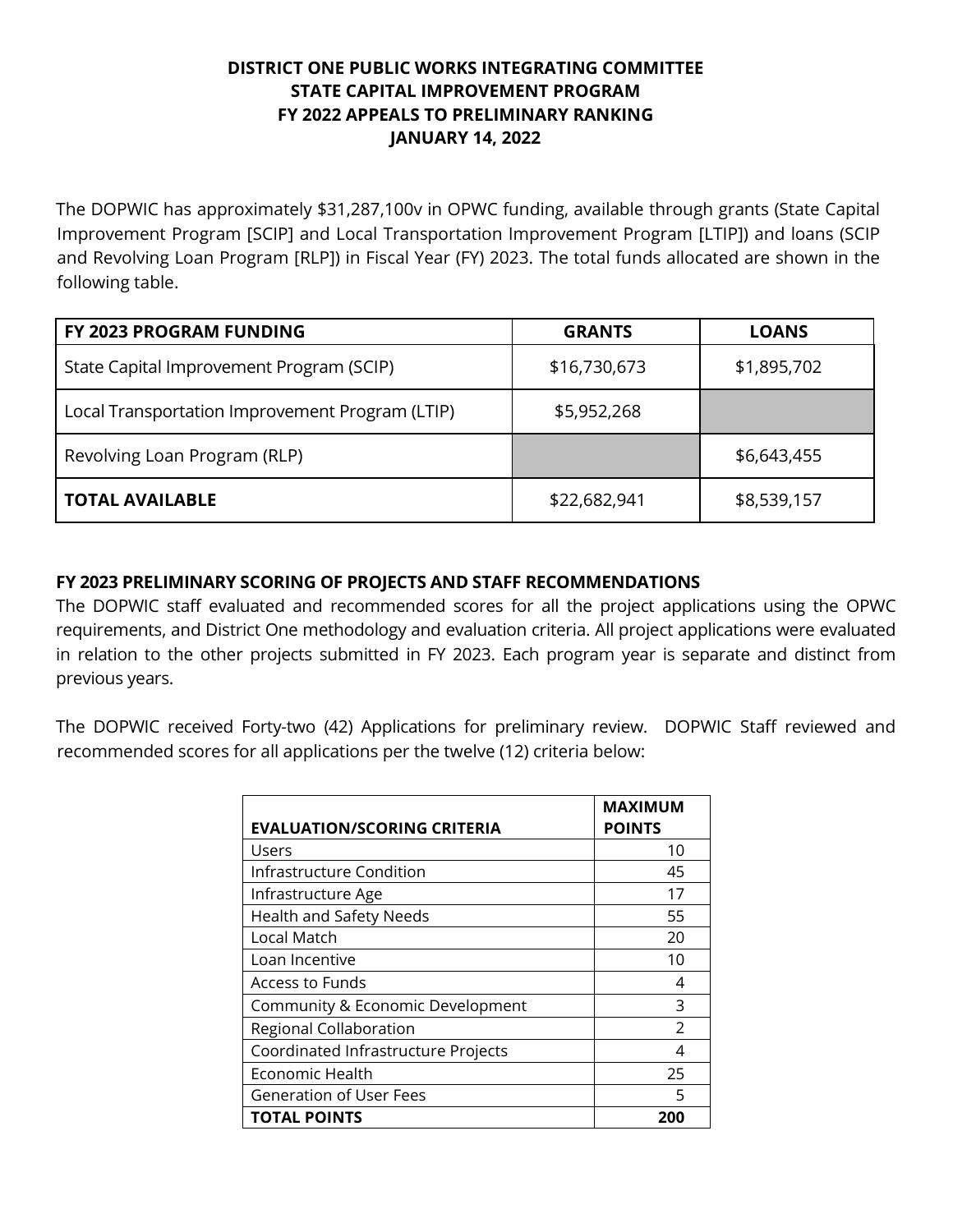The Preliminary Project Rankings were ranked numerically in order from the highest score to the lowest.

• **Primary Recommendations** are the top-ranked projects (#1 - #16) with requests that equal, or come close to, the FY 2023 total available funds.

## **STAFF REVIEW OF APPEALS TO PRELIMINARY PROJECT SCORES**

Per the FY 2023 Applicant Manual, information that was not part of the original application submission was not accepted for an appeal of the project ranking.

Three (3) applicants submitted appeals to the FY 2023 SCIP/LTIP Preliminary Project Ranking scores. The appeals sought increased scores or clarification in one or more of the following criteria:

- Users
- Infrastructure Condition
- Health and Safety

The DOPWIC Staff reviewed the three (3) appeals for merit; the recommendations and appeal letters are outlined below. For your review the appeals letters are included after the Staff summary and recommendations.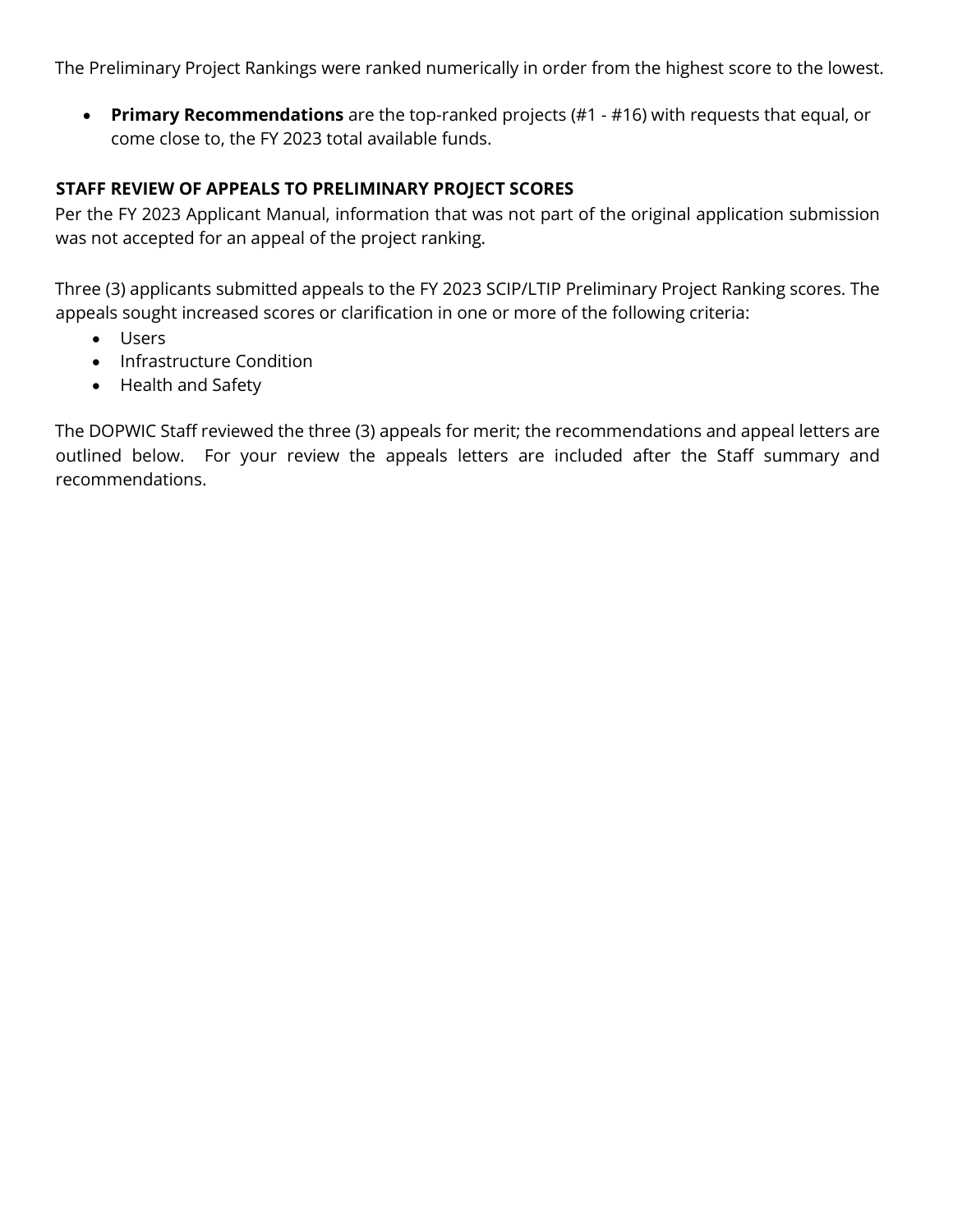## **1. CITY OF EAST CLEVELAND – HAYDEN AVE. RESURFACING AND WATERMAIN REPLACEMENT DOPWIC ID:** ECL-23-01 **PRIMARY INFRASTRUCTURE:** Road **RANKING:** # 19

|                    |                  | <b>INFRA-</b>       |                     |              | <b>LOAN</b>   |               |
|--------------------|------------------|---------------------|---------------------|--------------|---------------|---------------|
|                    |                  | <b>STRUCTURE</b>    |                     | <b>LOCAL</b> | <b>INCEN-</b> | <b>ACCESS</b> |
|                    |                  | <b>CONDITION</b>    | <b>HEALTH AND</b>   | <b>MATCH</b> | <b>TIVE</b>   | <b>TO</b>     |
| <b>USERS</b>       | <b>AGE SCORE</b> | <b>SCORE</b>        | <b>SAFETY SCORE</b> | <b>SCORE</b> | <b>SCORE</b>  | <b>FUNDS</b>  |
| 4.00               | 17.00            | 40.00               | 50.00               | 9.31         | 0.00          | 0.00          |
| <b>COMMUNITY</b>   | <b>REGIONAL</b>  |                     | <b>COORDINATED</b>  |              |               |               |
| <b>OR ECONOMIC</b> | <b>COLLABOR</b>  |                     | <b>INFRA-</b>       | <b>USER</b>  |               |               |
| <b>DEVELOPMENT</b> | - ATION          | <b>ECONOMIC</b>     | <b>STRUCTURE</b>    | <b>FEES</b>  |               | <b>TOTAL</b>  |
| <b>SCORE</b>       | <b>SCORE</b>     | <b>HEALTH SCORE</b> | <b>SCORE</b>        | <b>SCORE</b> |               | <b>SCORE</b>  |
| 3.00               | 0.00             | 25.00               | 1.00                | 5.00         |               | 154.31        |

#### *APPEAL:*

• *INCREASE USERS SCORE*

## • *INCREASE INFRASTRUCTURE CONDITION SCORE to 45 Points*

The Applicant stated the project should have received more points for Users due to Hayden Avenue being a bus route for school busses and Greater Cleveland Regional Transit Authority (RTA) busses. Per the Applicant Instructions in the 2023 Applicant Manual, the User Score is based on the ADT calculation. However, the ADT calculation does not account for the students or the people that ride public transportation.

The Applicant also requested that the Infrastructure Condition Score be re-evaluated based on recent watermain breaks. The City of East Cleveland recently received a message from Cleveland Water's Hydraulics Manager that the waterline breaks are significantly impacting the operations of the RTA Maintenance Yard.

## **STAFF RECOMMENDATION:**

- **MAINTAIN USERS SCORE at 4 Points**
- **MAINTAIN INFRASTRUCTURE CONDITION SCORE at 40 Points**

Per the DOPWIC FY 2023 Applicant Manual, ADT is used as a comparative measure for scoring Users of roadway projects. Many of the roadway projects are located on bus routes, and all of them have been scored using the same published criteria as specified in the FY 2023 Applicant Manual. Additionally, the applicant did not provide ridership numbers.

The project applications were evaluated based on the assigned Primary Infrastructure Project. The Applicant submitted this application as the Road being the primary infrastructure, thus the infrastructure condition is scored based on the road condition. The DOPWIC Staff conducted a field review of all the roadway projects to compare relative condition, and then scored the projects accordingly.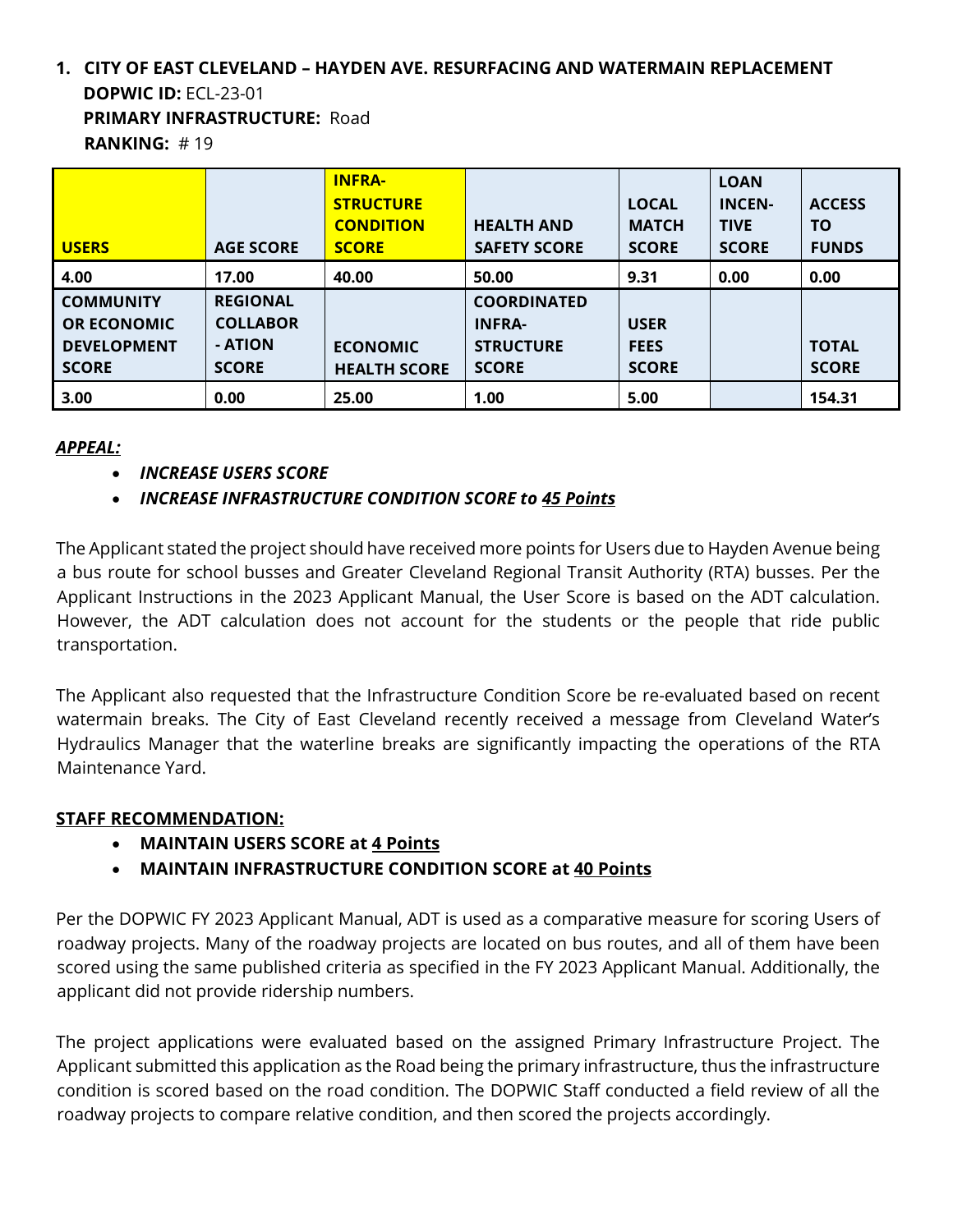The Condition category was self-scored by the applicant at 40 points (Imminent Failure). The DOPWIC Staff agreed with the Applicant's self-assessment as submitted. Imminent Failure is the highest possible condition score that can be assigned where a roadway remains open. The condition score of 45 points for failed is reserved for cases where condition has caused the facility to be closed.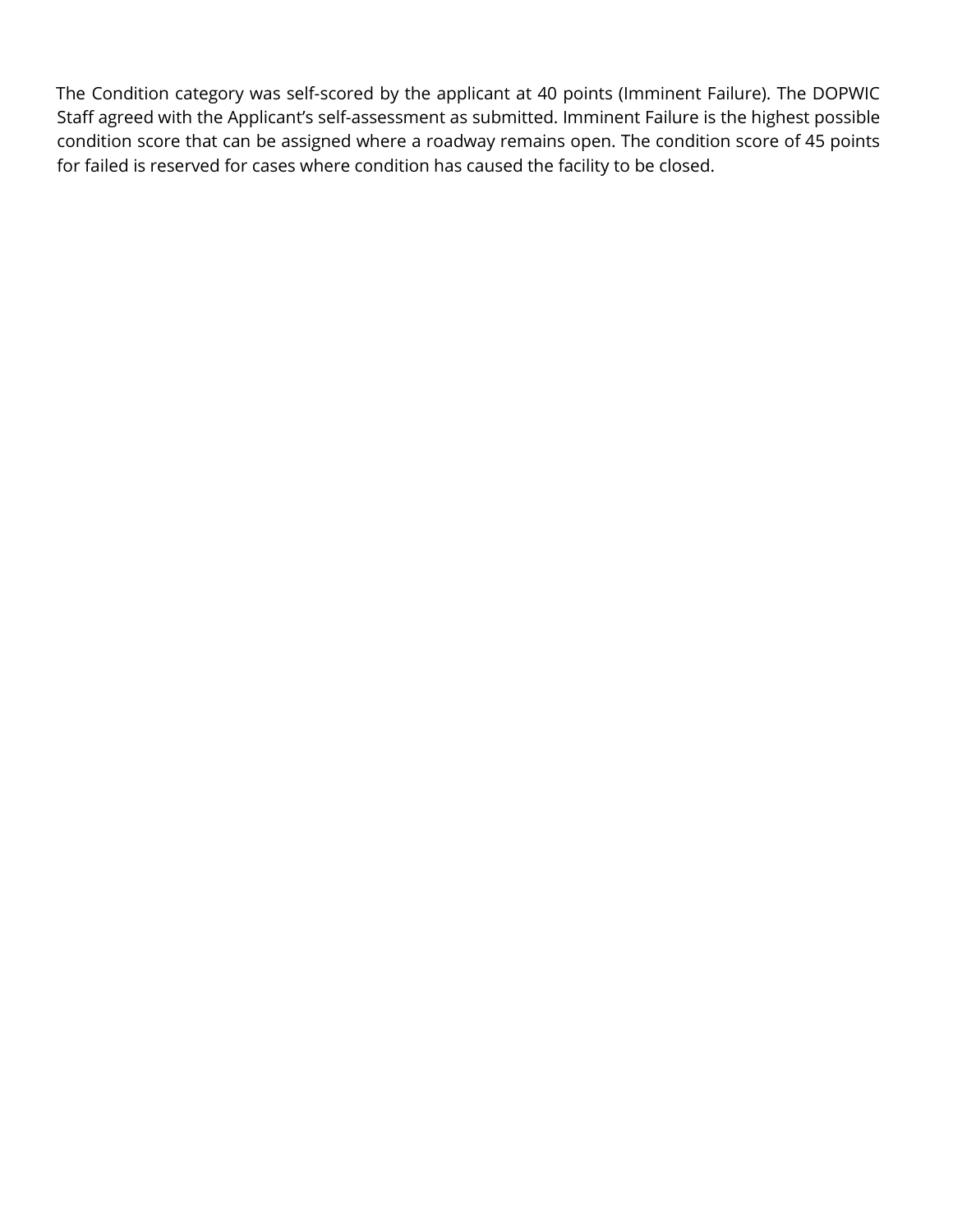

December 17, 2021

Allison Ball Planner/District One Liaison Cuyahoga County Planning Commission 2079 East 9th St., Suite 5-300 Cleveland, OH 44115

RE: Appeal of East Cleveland's Hayden Ave. Resurfacing and Waterline Replacement Application (DOPWIC) Score for User and Infrastructure Condition

Dear Ms. Ball:

I serve as the East Cleveland Municipal Representative and my work has exposed me to the beautiful history of the city and the potential for it to grow and thrive. I see numerous opportunities to improve the neighborhoods, increase safety, and provide an overall better quality of life and experience for everyone that lives in and visits the city. Through my lens and approach, I prioritize projects based on need, impact, and potential funding. I have been championing the Hayden Ave. Resurfacing and Waterline Project because I see the improvements it can bring to the neighborhood with a commercial and residential mix and how it will benefit the city as a whole.

Hayden Ave. is the route for school buses to transport students to Mayfair Elementary School, Chambers Elementary School, and Shaw High School, and it is also the bus route for the #37 Hayden Ave., Greater Cleveland Regional Transit Authority (GCRTA) bus. These uses are the primary reason for the dispute of the **User Score of 4** given to this project. Per the Applicant Instructions in the 2023 Applicant Manual, the User Score is based on the ADT calculation. However, the ADT calculation does not account for the students or the people that ride public transportation. The ADT exclusion of users who depend on public transportation is not an equitable account of the users that rely on Hayden Ave. for safe transport to their destination. Therefore, the User score should be increased.

I would also like to note that Hayden Ave. is an important corridor within the city. It is a connector to the highway system and other municipalities. It benefits the Salvation Army Learning Center, local small businesses, and the RTA Maintenance Yard, Woodmere, and Superior Rail Station. It is important to these businesses that the infrastructure is maintained. Due to years of neglect, the repairs are now urgent. I recently received a message from Cleveland Water's Hydraulics Manager that the waterline breaks are significantly impacting the operations of the RTA Maintenance Yard. The infrastructure is deteriorating daily and due to this I would like **the Infrastructure Condition Score of 40** re-evaluated.

East Cleveland values its business and community partners and would like to provide the services needed for them to thrive. Thank you in advance for considering this appeal. Please let me know if there are any questions or additional information needed.

Sincerely,

*Keshia Chambers* OHM Advisors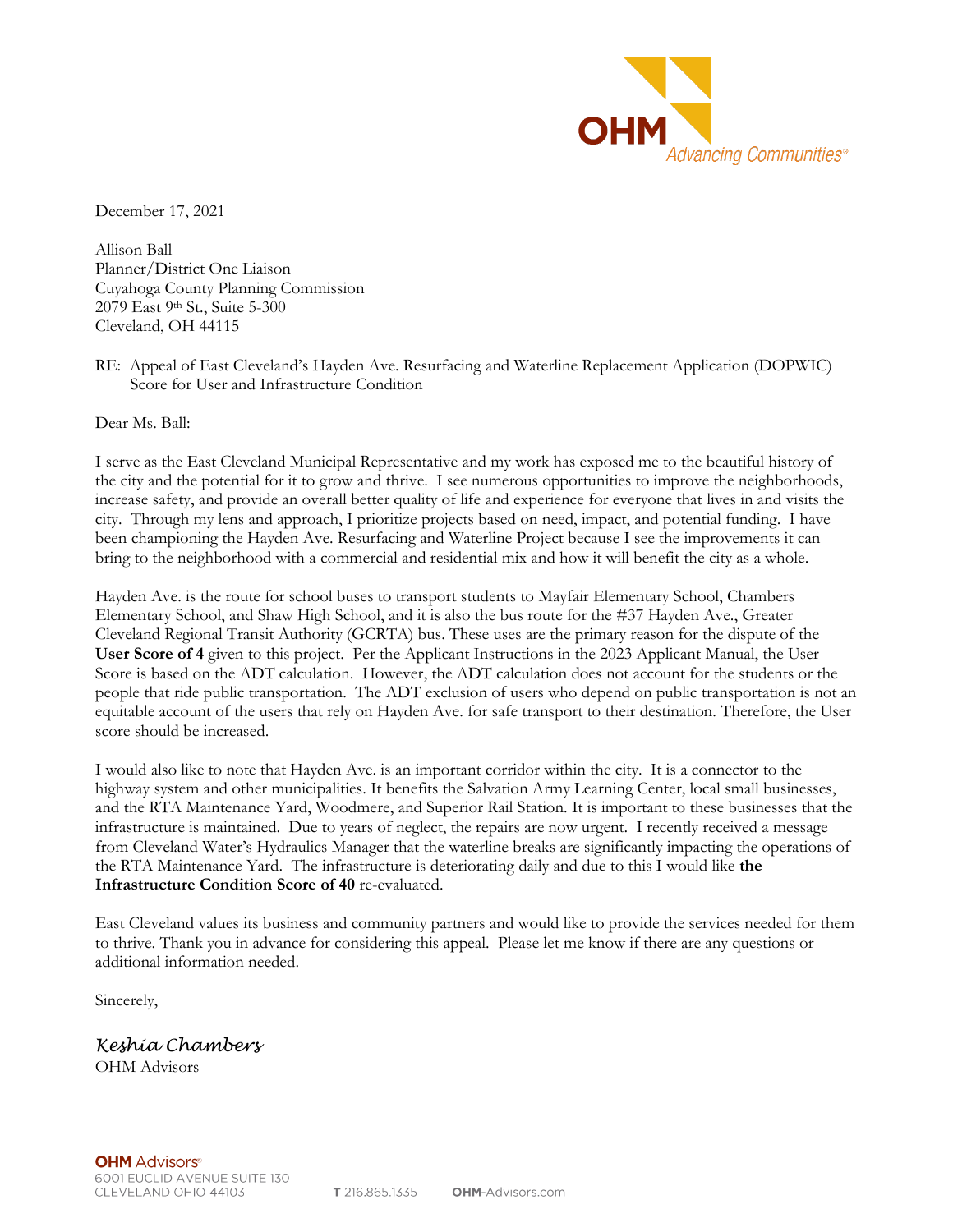## **2. CITY OF GARFIELD HEIGHTS – MULTI-STREET RECONSTRUCTION PHASE 7 DOPWIC ID:** GAR-23-02 **PROJECT TYPE:** WATER SUPPLY **RANKING:** # 17

|                    |                  | <b>INFRA-</b>       |                     |              | <b>LOAN</b>   |               |
|--------------------|------------------|---------------------|---------------------|--------------|---------------|---------------|
|                    |                  | <b>STRUCTURE</b>    |                     | <b>LOCAL</b> | <b>INCEN-</b> | <b>ACCESS</b> |
|                    |                  | <b>CONDITION</b>    | <b>HEALTH AND</b>   | <b>MATCH</b> | <b>TIVE</b>   | <b>TO</b>     |
| <b>USERS</b>       | <b>AGE SCORE</b> | <b>SCORE</b>        | <b>SAFETY SCORE</b> | <b>SCORE</b> | <b>SCORE</b>  | <b>FUNDS</b>  |
| 10.00              | 17.00            | 40.00               | 50.00               | 14.00        | 0.00          | 0.00          |
| <b>COMMUNITY</b>   | <b>REGIONAL</b>  |                     | <b>COORDINATED</b>  |              |               |               |
| <b>OR ECONOMIC</b> | <b>COLLABOR</b>  |                     | <b>INFRA-</b>       | <b>USER</b>  |               |               |
| <b>DEVELOPMENT</b> | - ATION          | <b>ECONOMIC</b>     | <b>STRUCTURE</b>    | <b>FEES</b>  |               | <b>TOTAL</b>  |
| <b>SCORE</b>       | <b>SCORE</b>     | <b>HEALTH SCORE</b> | <b>SCORE</b>        | <b>SCORE</b> |               | <b>SCORE</b>  |
| 2.00               | 0.00             | 21.00               | 1.00                | 0.00         |               | 155.00        |

## *APPEAL:*

## • *INCREASE HEALTH AND SAFETY SCORE to 55 POINTS*

The City of Garfield Heights states that the watermains suffer from ongoing documented health, and safety problems with multiple critical factors, or the nature of the problem warrants additional consideration and thus should receive 55 points. The applicant sited the following issues:

- The water mains average a Very Poor Condition rating. This is the worst possible rating given by the Cleveland Water Department.
- The roadways are all in very poor condition.
- The overwhelming number of water main breaks in Garfield Heights not only causes water supply issues but also causes the pavement and other utilities to be undermined leading to pavement and utility issues.
- These Streets have low fire flows. Per the CWD reports included in the application, all of the streets suffer from a fire flow that is well below the 1500 gpm required to put out a fire.
- Lead service connections will be replaced. The application contains a report that shows 20%- 25% of kids in Garfield Heights have elevated lead in their blood.

## **STAFF RECOMMENDATION:**

• **MAINTAIN HEALTH AND SAFETY SCORE at 50 POINTS**

Per the DOPWIC FY 2023 Applicant Manual, condition is rated exclusive of capacity, serviceability, and health and safety issues. The first three bullet points, watermain condition, roadway condition, and water main breaks were evaluated and scored for condition. For a multi-location project, a rating is applied to the total project based on an average of the individual Health and Safety factors of each location within the project. When this average rating was applied to this project, it did not compare highly against the other water projects submitted.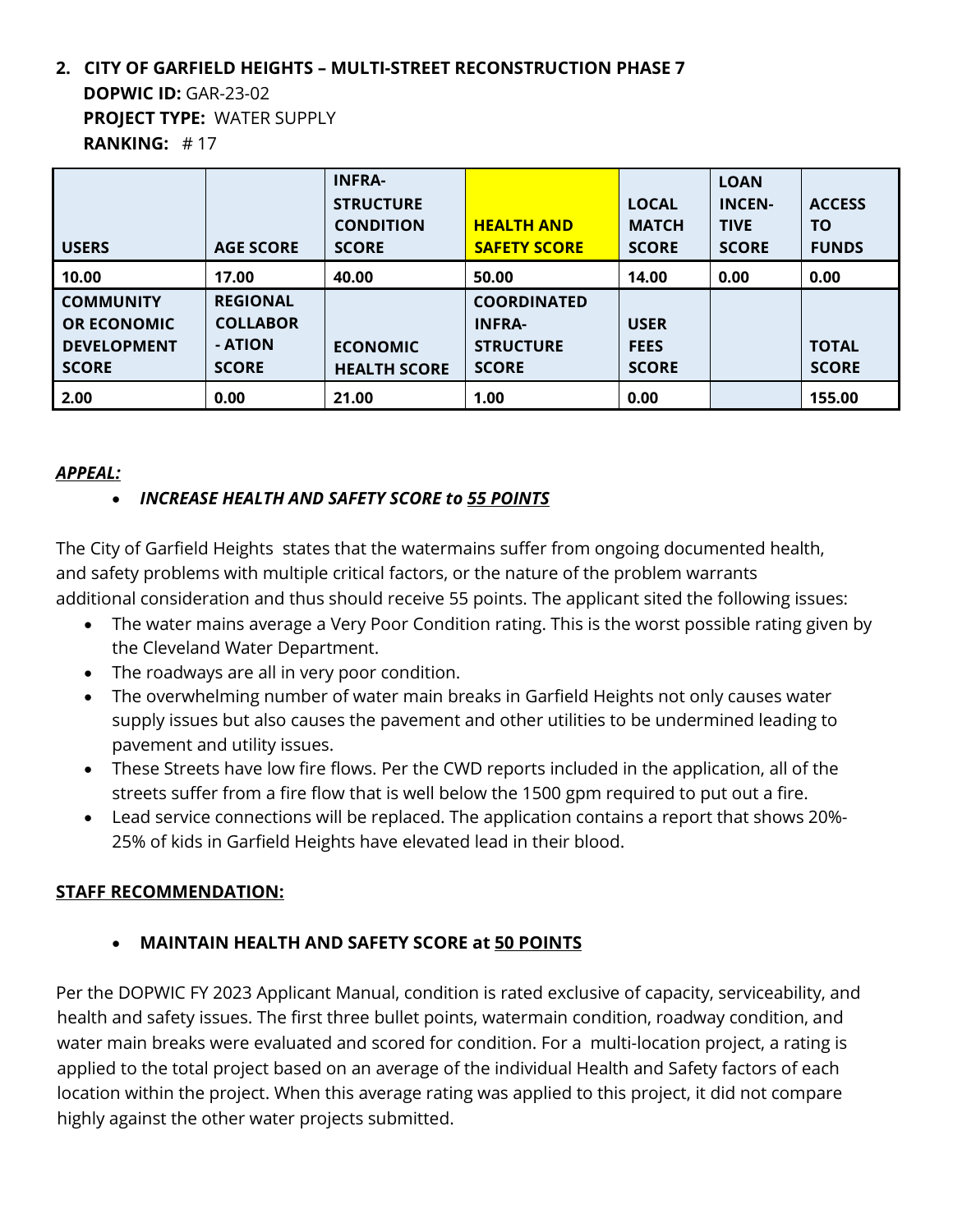The DOPWIC Staff considered the low fire flow service factors of the water mains and determined that the fire flow values were better than the other water supply projects submitted. The DOPWIC Staff also considered the lead connections and concluded that the actual number of lead connections is currently undetermined, and the data provided in the supporting documentation is unclear and contradictory.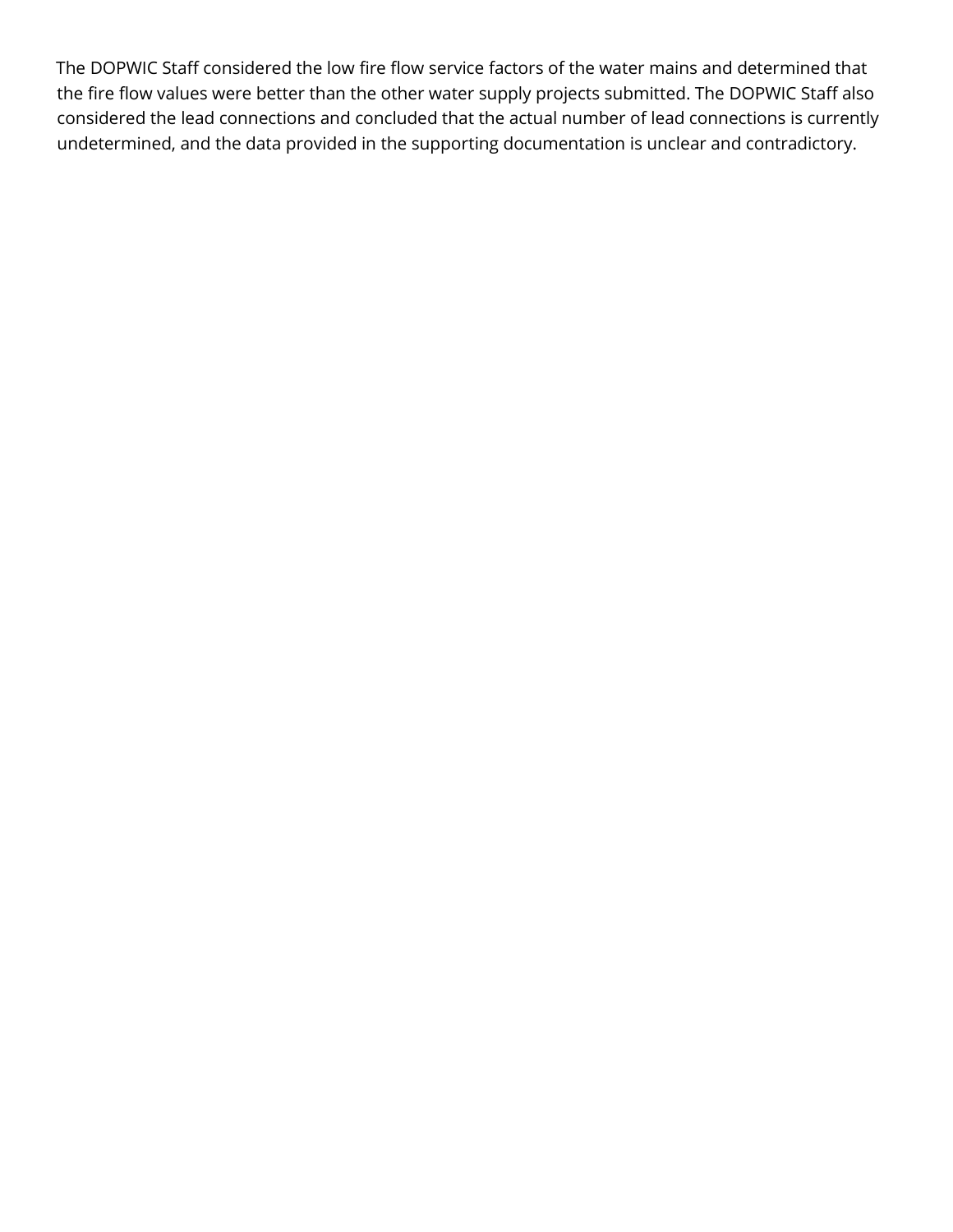| From:    | <b>James Sickels</b>                                               |
|----------|--------------------------------------------------------------------|
| To:      | <b>Alison Ball</b>                                                 |
| Subject: | APPEAL TO SCORE FOR CITY OF GARFIELD HEIGHTS DOPWIC ID # GAR-23-02 |
| Date:    | Wednesday, December 15, 2021 1:59:12 PM                            |

## **APPEAL TO SCORE FOR CITY OF GARFIELD HEIGHTS DOPWIC ID # GAR-23-02**

The City of Garfield Heights would like to appeal the score it was given for DOPWIC ID number GAR-23-02. The Health and Safety Score received was 50 points and should be 55 points based on the following information. The watermains suffer from ongoing documented health and safety problems with multiple critical factors, or the nature of the problem warrants additional consideration and the project will greatly reduce or eliminate the health and safety risks.

The DOPWIC Application submitted included the following locations in Garfield Heights. These locations have the following ratings for the water main pipe. The rating are based on Cleveland Water Department (CWD) Pipe Ratings Map and scoring was completed by CWD. The CWD Condition Assessment Map was in the DOPWIC Application and can be found in Section 7 of the DOPWIC Application as submitted.

| <b>Street</b>                         | Location                   | <b>CWD Pipe Rating</b>     | <b>Available</b> |
|---------------------------------------|----------------------------|----------------------------|------------------|
| <b>Fireflow (1500 gpm required)</b>   |                            |                            |                  |
| E 90 <sup>th</sup> Street<br>694 gpm  | (Reed to Garfield)         | Very Poor Condition        |                  |
| Wadsworth Ave.<br>770 gpm             | (Turney to E 110th)        | Very Poor Condition        |                  |
| Shadyoak Blvd.<br>840 gpm             | (Turney to E 122nd)        | Very Poor Condition        |                  |
| F 115 <sup>th</sup> Street<br>900 gpm | (Edge Park to Wallingford) | Very Poor/Poor Condition   |                  |
| Russell                               | (Turney to Edgepark)       | Very Poor Condition        |                  |
| 800 gpm                               | <b>Average Ratings:</b>    | <b>Very Poor Condition</b> |                  |

## **Cleveland Water Department Pipe Ratings**

#### **Facts:**

- The water mains average a Very Poor Condition rating. This is the worst possible rating given by the Cleveland Water Department.
- The roadways are all in very poor condition.
- The overwhelming number of water main breaks in Garfield Heights not only causes water supply issues but also causes the pavement and other utilities to be undermined leading to pavement and utility issues.
- These Streets have low fire flows. Per the CWD reports included in the application, all of the street suffer from a fire flow that is well below the 1500 gpm required to put out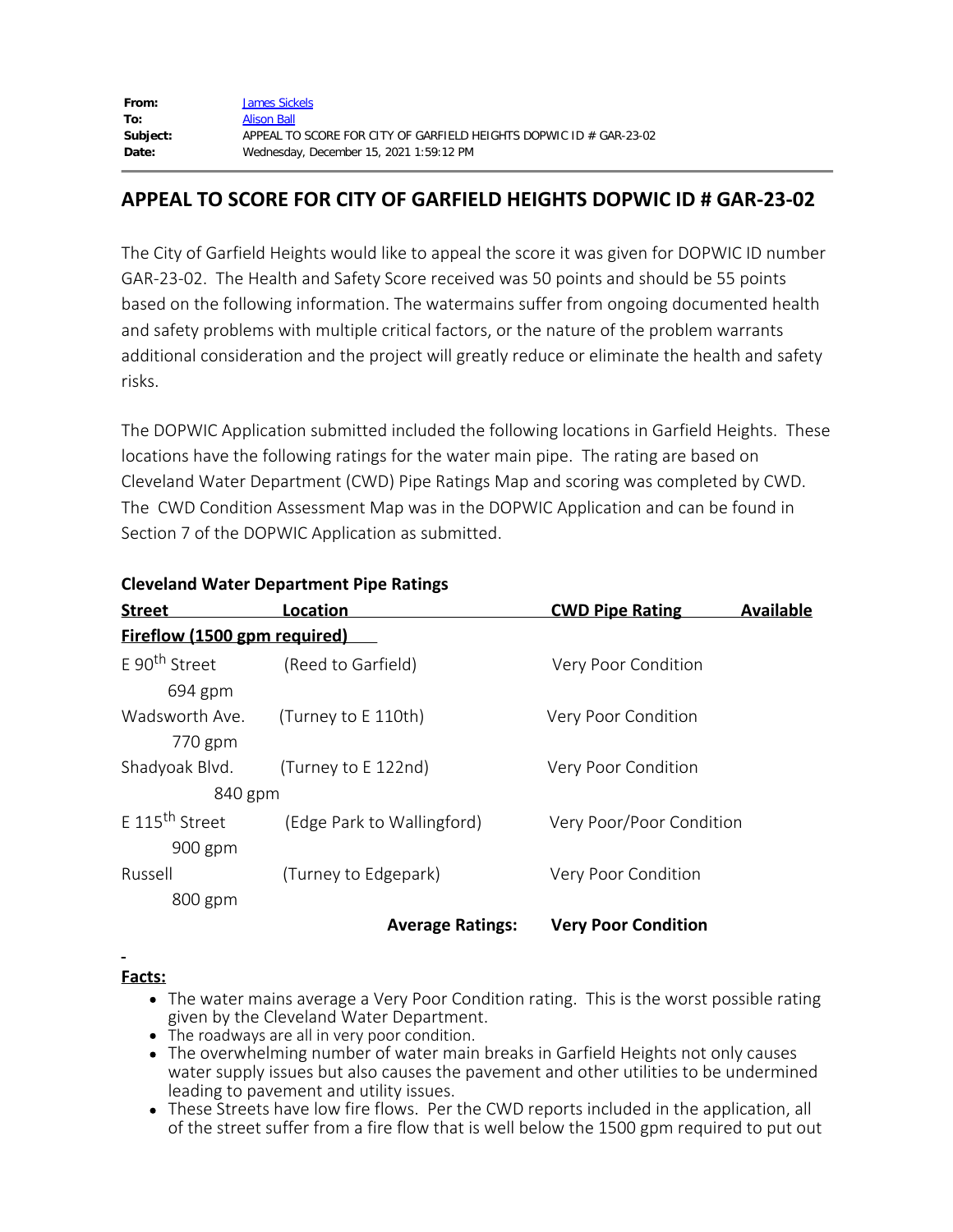a fire.

Lead service connections will be replaced. The application contains a report that shows that 20%-25% of kids in Garfield Heights have elevated lead in their blood.

#### **Conclusion:**

- By replacing the water mains, the chance for water main breaks is eliminated, lead is removed from the lines, fire flow is increased, the pavement and utilities are protected, and water quality is greatly increased.
- Roadway resurfacing is part of the project.

The Health and Safety Score received was 50 points and should be 55 points because the watermains suffer from ongoing documented health and safety problems with multiple critical factors, or the nature of the problem warrants additional consideration and the project will greatly reduce or eliminate the health and safety risks.

Should you have any questions, please contact me at your earliest convenience.

Thank you,

Jim

**JAMES** SICKELS, CPESC SENIOR PROJECT COORDINATOR

**OHM** Advisors® **D** (330) 913-1050 **C** (330) 338-5349 **O** (330) 913-1080

*Advancing Communities®*

#### **[OHM-Advisors.com](https://linkprotect.cudasvc.com/url?a=http%3a%2f%2fwww.ohm-advisors.com%2f&c=E,1,zvxgtBmtaU0eC6G20nkMI3miArnHuvBSNSG5SGzp6uKM-D_F8ww6AQXQA6s1pVsiwiDA1frEIVtOr9ndwsESeNDHSWNeeg7xFMym3qnS&typo=1)** | [twitter](https://twitter.com/OHMadvisors) | [facebook](https://www.facebook.com/OHMadvisors) | [vimeo](https://linkprotect.cudasvc.com/url?a=https%3a%2f%2fvimeo.com%2fohmadvisors&c=E,1,Ao9dQUZPLjKFJlpnOstfDS_LKdkU8kZewLpLKQq9NDoHiLyykF-wHNv8SK42CpwqJNJlJ20J4qhbQ57bGbve96ADAa0PZgIJSoNcCF0HFApJyqPwOXo,&typo=1) | [linkedin](https://www.linkedin.com/company/ohmadvisors)

Award Winning By Design: **Engineering News-Record (ENR)'s Top 500 Design Firms, 2020 | Gallup Exceptional Workplace Award 2020 | Zweig Group Hot Firm List, 2020 | Zweig Group Best Firms to Work For, 2020**

The information transmitted, including attachments, is intended only for the person(s) or entity to which it is addressed and may contain confidential and/or privileged material. Any review, retransmission, dissemination or other use of, or taking of any action in reliance upon this information by persons or entities other than the intended recipient is prohibited. If you received this in error, please contact the sender and destroy any copies of this information.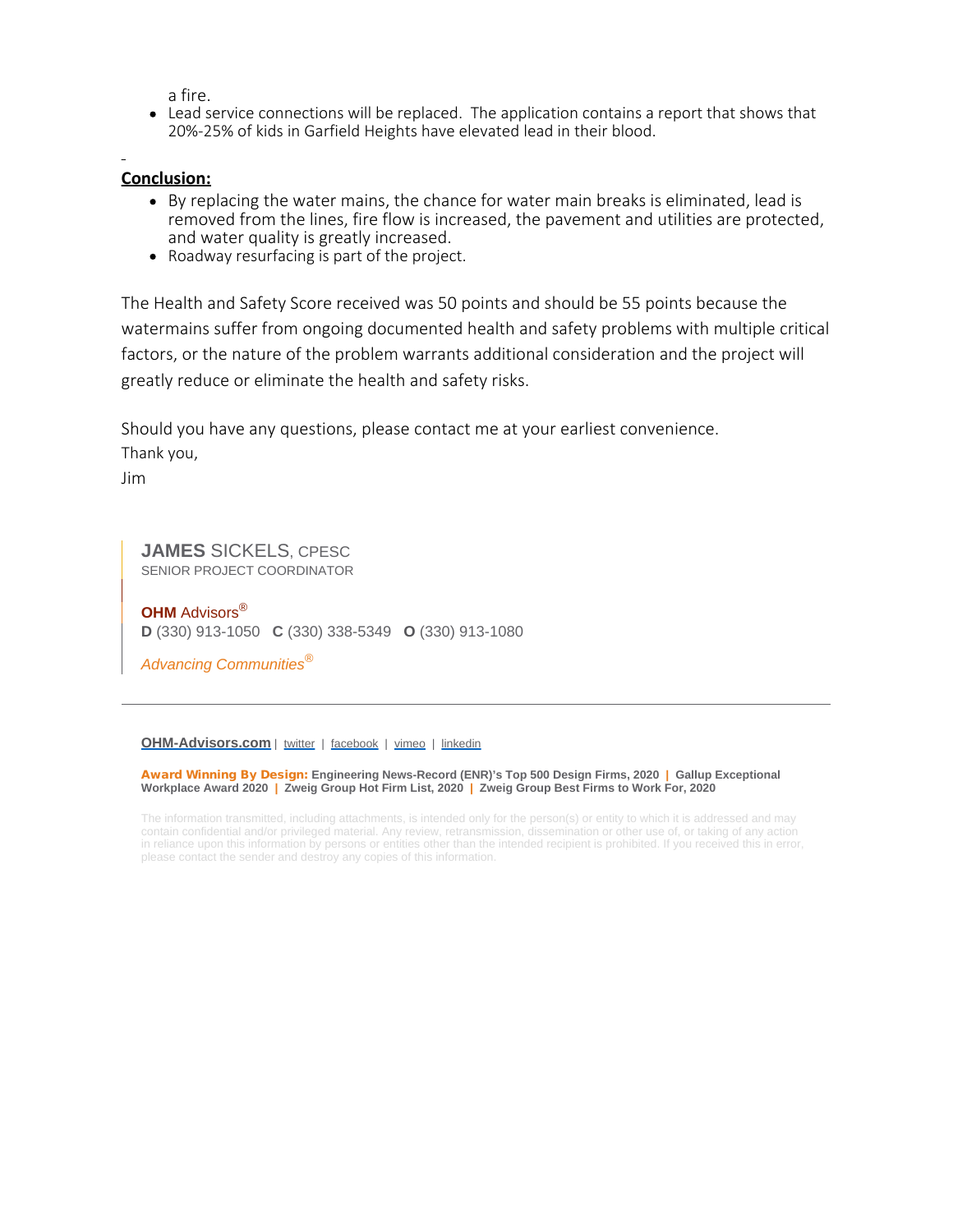## **3. CITY OF MAPLE HEIGHTS – LIBBY ROAD WATERMAIN, RESURFACING AND SIGNALS PROJECT DOPWIC ID:** MAP-23-02 **PRIMARY INFRASTRUCTURE:** Water Supply

**RANKING:** # 21

| <b>USERS</b>                                                                 | <b>AGE SCORE</b>                                              | <b>INFRA-</b><br><b>STRUCTURE</b><br><b>CONDITION</b><br><b>SCORE</b> | <b>HEALTH AND</b><br><b>SAFETY SCORE</b>                                | <b>LOCAL</b><br><b>MATCH</b><br><b>SCORE</b> | <b>LOAN</b><br><b>INCEN-</b><br><b>TIVE</b><br><b>SCORE</b> | <b>ACCESS</b><br>ΤO<br><b>FUNDS</b> |
|------------------------------------------------------------------------------|---------------------------------------------------------------|-----------------------------------------------------------------------|-------------------------------------------------------------------------|----------------------------------------------|-------------------------------------------------------------|-------------------------------------|
| 8.00                                                                         | 17.00                                                         | 40.00                                                                 | 50.00                                                                   | 14.00                                        | 0.00                                                        | 0.00                                |
| <b>COMMUNITY</b><br><b>OR ECONOMIC</b><br><b>DEVELOPMENT</b><br><b>SCORE</b> | <b>REGIONAL</b><br><b>COLLABOR</b><br>- ATION<br><b>SCORE</b> | <b>ECONOMIC</b><br><b>HEALTH SCORE</b>                                | <b>COORDINATED</b><br><b>INFRA-</b><br><b>STRUCTURE</b><br><b>SCORE</b> | <b>USER</b><br><b>FEES</b><br><b>SCORE</b>   |                                                             | <b>TOTAL</b><br><b>SCORE</b>        |
| 2.00                                                                         | 0.00                                                          | 21.00                                                                 | 1.00                                                                    | 0.00                                         |                                                             | 153.00                              |

#### *APPEAL:*

## • *INCREASE USERS SCORE to 10 POINTS*

The Applicant stated that there is a total of 479 Users. Per the DOPWIC FY 2023 Applicant Manual, for Water Supply projects located in multi-use areas (office, industrial, educational, commercial) the applicant must provide the number of employees and/or students in the service area. The City of Maple Heights believes that the project users are defined as:

14 households \* 2.29 users/household = 32 users

172 employees = 172 users

275 patients/clients/seniors = 275 users

Total Users on Project = 479 users

#### **STAFF RECOMMENDATION:**

#### • **MAINTAIN USERS SCORE at 8 Points**

The DOPWIC Staff determined there was not enough supporting documentation to validate the 275 users. Typically, we count users that are on site on a daily basis. Customers, patients, and other temporary visitors/clients are not included as users, therefore the DOPWIC Staff did not agree with applicant's assessment of the total Users in the project area.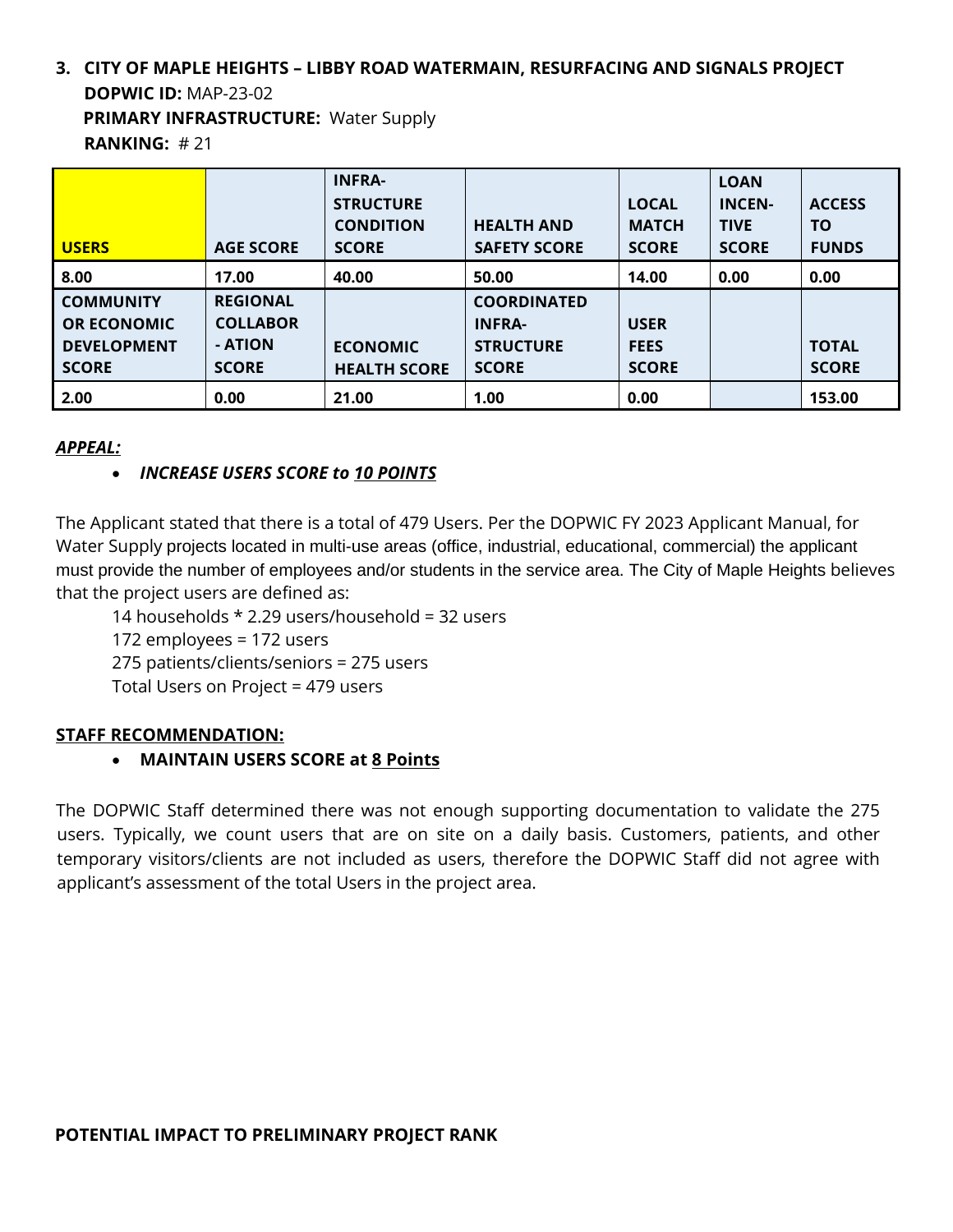

District One Public Works Integrating Committee **December 16, 2021** c/o Cuyahoga County Planning Commission 2079 East 9<sup>th</sup> Street, Suite 5-300 Cleveland, Ohio 44115

Attention: Ms. Alison Ball DOPWIC District Liaison

Re: Ohio Public Works Program Year 2022/Fiscal Year 2023/Round 36 Libby Road Watermain, Resurfacing and Signals Project DOPWIC ID MAP 23-02 Broadway Avenue to Lee Road Maple Heights, Ohio

Dear Ms. Ball,

Pursuant to Phase 2 Project Selection - Section 2.2 Applicant Appeals of the Fiscal Year 2023 DOPWIC Applicant Manual, the City of Maple Heights is respectfully requesting that the preliminary scoring for the above referenced project, DOPWIC ID MAP-23-02, be reviewed by staff and if they are in agreement, adjust the project score accordingly. Specifically, we are appealing the project specific scoring assigned under the Users category.

The preliminary score assigned for the Libby Road Watermain, Resurfacing and Signals Project under Users was 8 points, a Water Supply Project has users in the range of 200 - 300.

The City is asking DOPWIC staff to review the preliminary project score based on the following:

> On Page 5 of the DOPWIC Supplement we are to provide the number of users, we directed DOPWIC staff to Attachment 7a which provides documentation in the form of an email dated September 14, 2021 from the City's Director of Economic Development on the number of users – copy attached. As outline in this email, it is documented that there are 14 households, 172 employees and 275 patients/clients served including the Senior Center.

> The DOPWIC Manual on pages 12 and 13 define how users will be calculated. For Water Supply, Wastewater, Stormwater Projects, the manual states:

> The household data will be used to determine the direct users. Staff will multiply the number of households by 2.29, the U.S. Census 2010 average household size for Cuyahoga County.

> For projects located in multi-use areas (office, industrial, educational, commercial) provide the number of employees and/or students in the service area. If a residential area is located in the area, separately provide the number of households.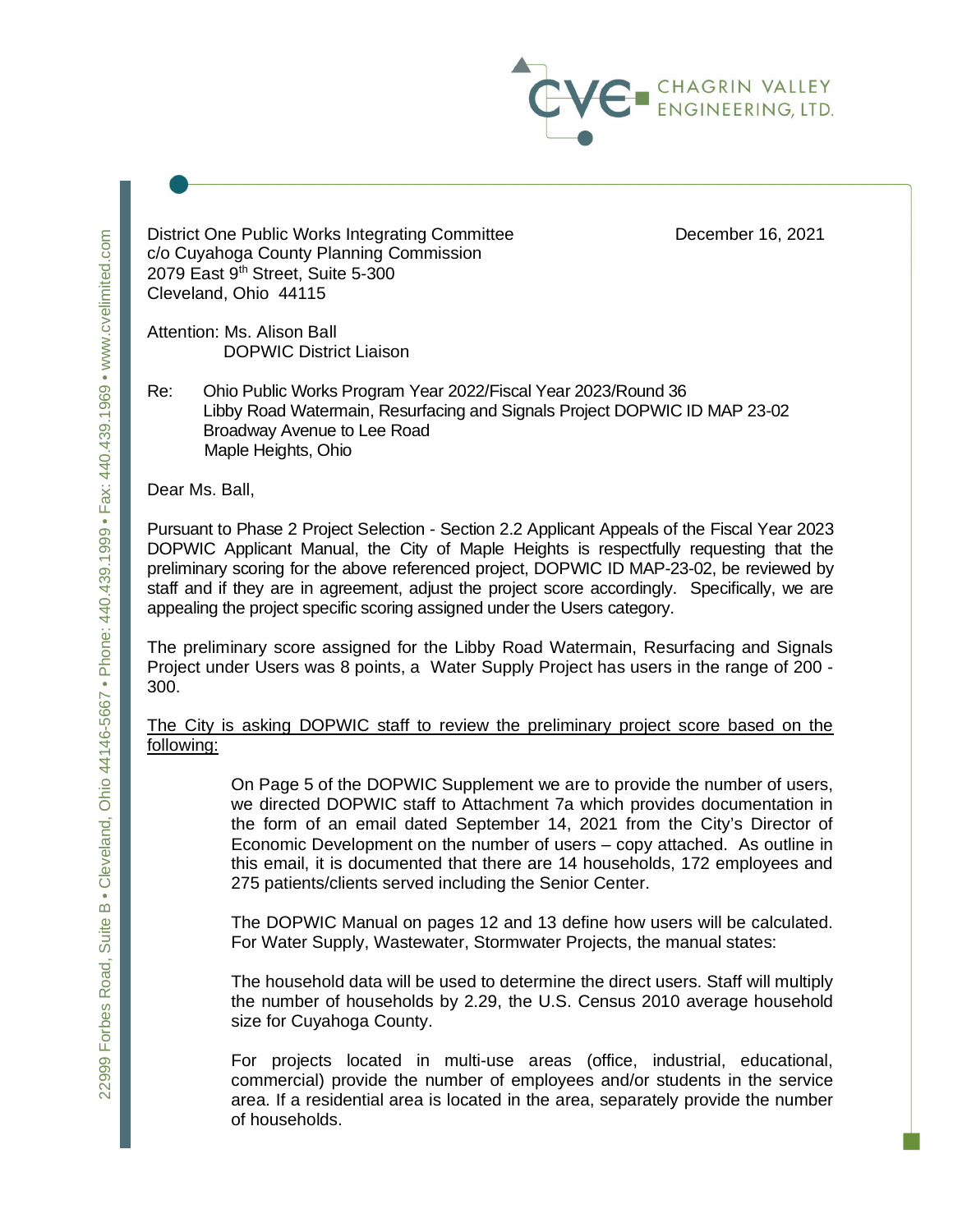

In summary, the City of Maple Heights believes that the project users are defined as:

14 households  $*$  2.29 users/household = 32 users 172 employees = 172 users 275 patients/clients/seniors = 275 users Total Users on Project = 479 users

With 479 users, the project would score 10 points on this category in that the users on the project exceed 300.per Table 5 on page 24 of the Fiscal Year 20236 DOPWIC Application Manual or a Water Supply, Wastewater or Stormwater Project

We hope that this explanation will be confirmed by the DOPWIC staff and allow you and the committee members to look favorably upon our request.

Thank you in advance for your consideration and please feel free to contact me with any questions that you may have regarding this appeal.

Respectfully,

dup

Edward J. Hren, P.E. Maple Heights City Engineer

Attachment – City of Maple Heights Libby Road Projects Attachment 7a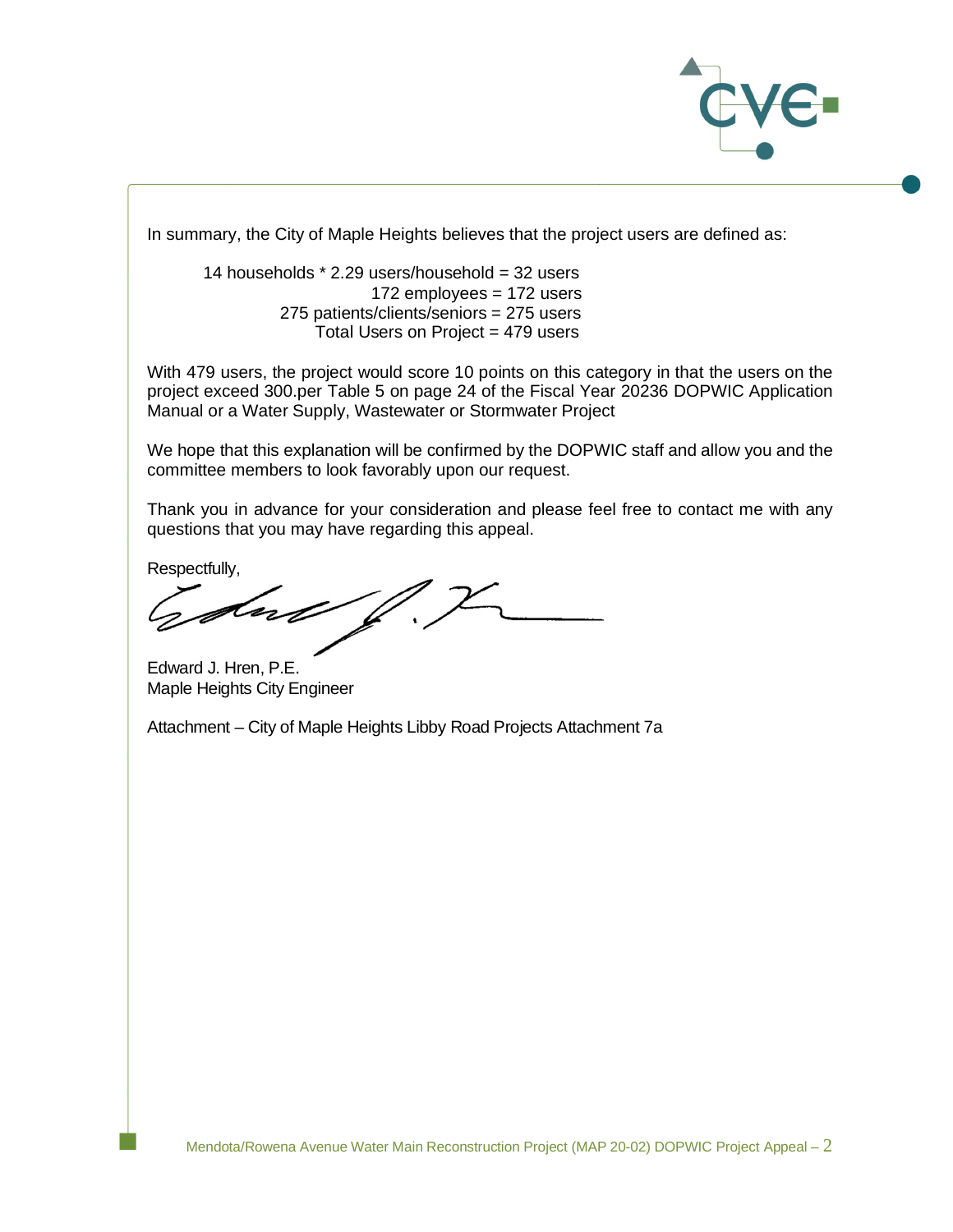## **Stan Kosilesky ATTACHMENT 7a Emails with Number of Users Libby Road Watermain, Resurfacing and Signals Project in the City of Maple Heights**

| From:    | Patrick Grogan-Myers <pgrogan@mapleheightsohio.com></pgrogan@mapleheightsohio.com> |  |  |
|----------|------------------------------------------------------------------------------------|--|--|
| Sent:    | Tuesday, September 14, 2021 10:56 AM                                               |  |  |
| To:      | Ed Hren; Linda Vopat                                                               |  |  |
| Cc:      | Stan Kosilesky                                                                     |  |  |
| Subject: | RE: Libby Road - Broadway to Aurora Ohio Public Works Application                  |  |  |

Ed and Stan—

With the Center Director Dedicated Medical Center and he reported estimates of 17 staff members and at least 200 patients served at the medical facility. Based on this, the updates to the businesses that have frontage on both Libby and Broadway, and adding the McDonalds, the updated numbers are below:

- 14 households
- 172 employees
- 275 patients/clients served includes the Senior Center

Hopefully this does the trick!

Sincerely,



#### Patrick Grogan-Myers

Director of Economic Development City of Maple Heights P: (216) 587-9031 pgrogan@mapleheightsohio.com

Number of User Calculation: 14 households  $*$  2.4 = 33 users 172 employes = 172 users 275 patients/clients/seniors = 275 users Total Users on Project = 480 users

ease consider the environment before printing this email.

From: Ed Hren <hren@cvelimited.com> **Sent:** Tuesday, September 14, 2021 10:33 AM **To:** Linda Vopat <lvopat@mapleheightsohio.com> **Cc:** Patrick Grogan-Myers <pgrogan@mapleheightsohio.com>; Stan Kosilesky <kosilesky@cvelimited.com> **Subject:** RE: Libby Road - Broadway to Aurora Ohio Public Works Application

Hi Linda/Patrick,

Linda, can you please provide an estimate of the number of Senior Center users at your earliest convenience.

Patrick, I was able to confirm from CWD historic strip maps that all of the Libby Road properties that have frontage on both Libby/Broadway have service connections off of Libby. The former Walgreens at Lee/Libby is also served off of Libby Road.

Can you please update the employee number estimate so that all of these properties are included. Please copy all so Stan can update.

Thanks,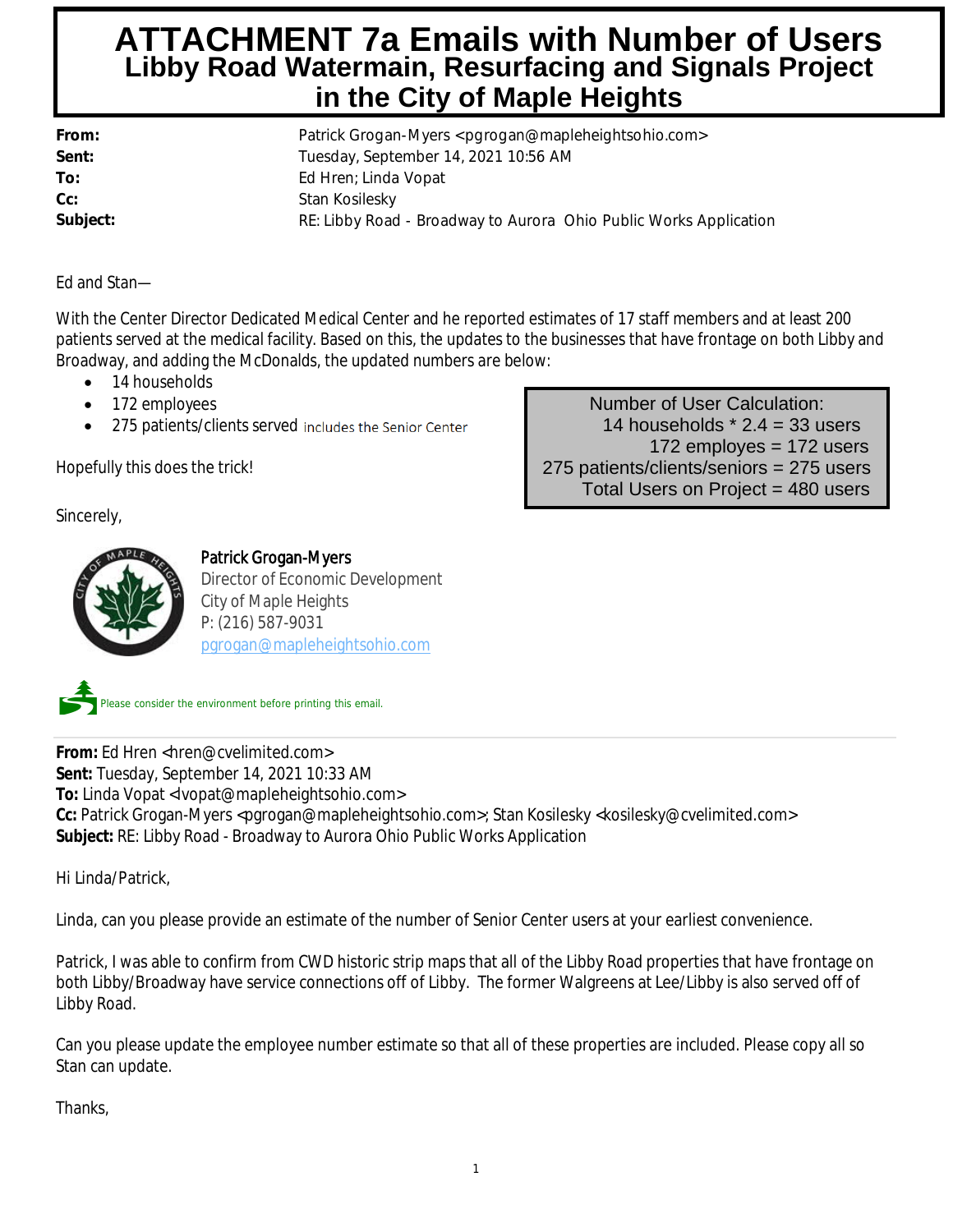**From:** Ed Hren **Sent:** Friday, September 10, 2021 3:16 PM **To:** Linda Vopat (lvopat@mapleheightsohio.com) <lvopat@mapleheightsohio.com> Cc: Patrick Grogan-Myers <pgrogan@mapleheightsohio.com>; Stan Kosilesky <kosilesky@cvelimited.com> **Subject:** RE: Libby Road - Broadway to Aurora Ohio Public Works Application

Hi Linda,

We are completing our OPWC application for the Libby Road Water main project and tabulating the number of users along the corridor between Broadway and Libby.

Patrick has provided the estimated number of employees along the stretch between Broadway and Libby and I wanted to also include the average number of users that occupy the Senior Center on a daily basis. Can you please provide me with an estimate for the average number of seniors that use the Senior Center on a daily basis.

Thanks,

Ed

**Edward J. Hren, PE** Partner



**CHAGRIN VALLEY ENGINEERING, LTD.** 22999 Forbes Road, Suite B Cleveland, Ohio 44146-5667 p.440.439.1999 f.440.439.1969 direct 440.399.0816

hren@cvelimited.com www.cvelimited.com

From: Patrick Grogan-Myers <pgrogan@mapleheightsohio.com> **Sent:** Friday, September 10, 2021 1:24 PM To: Stan Kosilesky <kosilesky@cvelimited.com>; Ed Hren <hren@cvelimited.com> **Subject:** Re: Libby Road - Broadway to Aurora Ohio Public Works Application

Good Afternoon, Stan,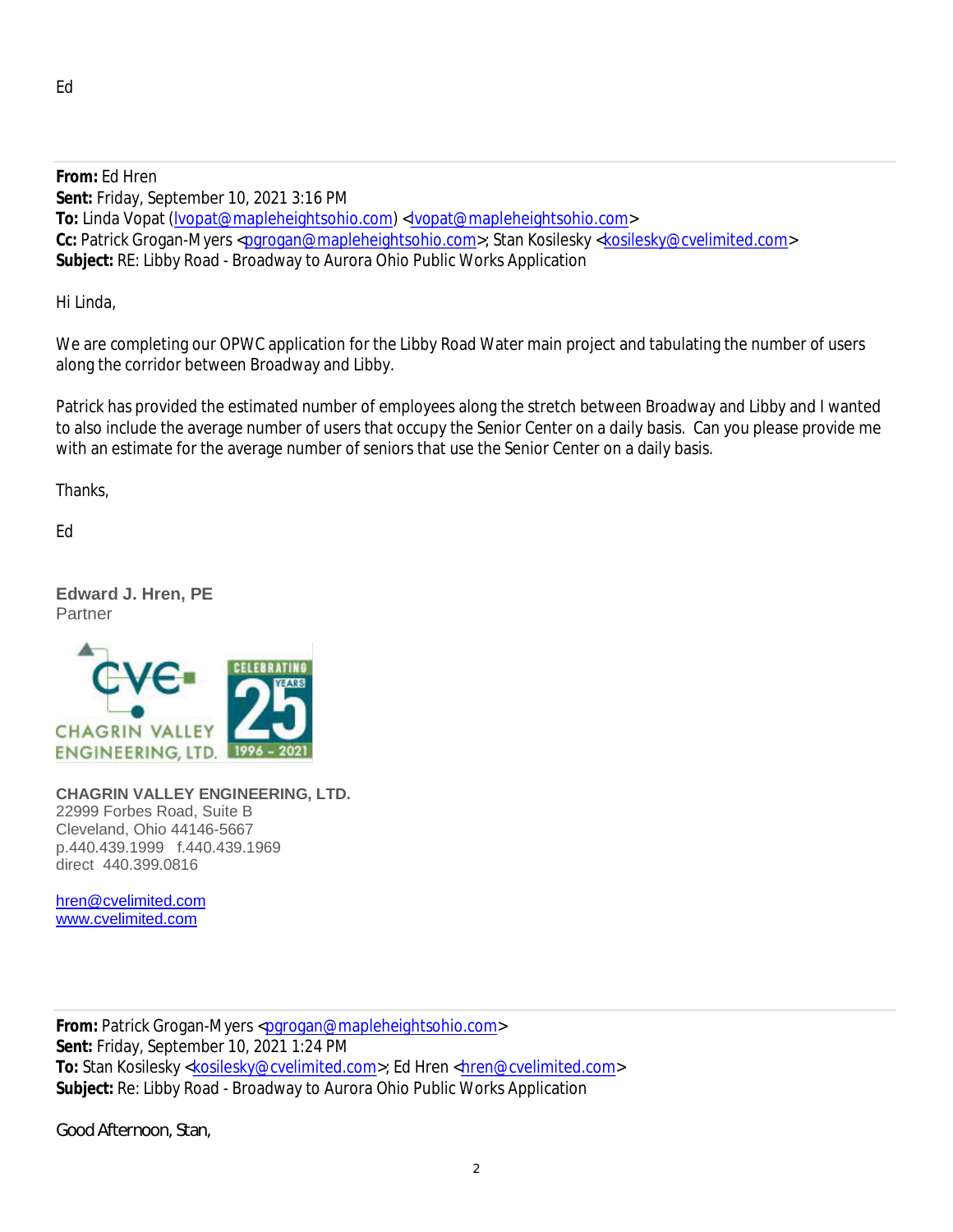Based on what information I have and the people I called, the following are good estimates for the number of households and the number of employees on the Libby Road corridor between Broadway Avenue and Lee Road:

- 12 households
- · 125 employees

Sincerely,



From: Stan Kosilesky <kosilesky@cvelimited.com> **Date:** Thursday, September 9, 2021 at 11:55 AM To: Patrick Grogan-Myers <pgrogan@mapleheightsohio.com>, Ed Hren <hren@cvelimited.com> **Subject:** RE: Libby Road - Broadway to Aurora Ohio Public Works Application

Thanks Patrick, this is perfect!

Have a great day!

**Stan Kosilesky Sr., PE, MPA**



**CHAGRIN VALLEY ENGINEERING, LTD.** 22999 Forbes Road, Suite B Cleveland, Ohio 44146-5667 p. Office 440.439.1999 f.440.439.1969 c.216.244.1834 p. Direct 440.399.0809 kosilesky@cvelimited.com www.cvelimited.com

From: Patrick Grogan-Myers <parogan@mapleheightsohio.com> **Sent:** Thursday, September 9, 2021 11:54 AM To: Stan Kosilesky <kosilesky@cvelimited.com>; Ed Hren <hren@cvelimited.com> **Subject:** Re: Libby Road - Broadway to Aurora Ohio Public Works Application

Good Morning, Stan,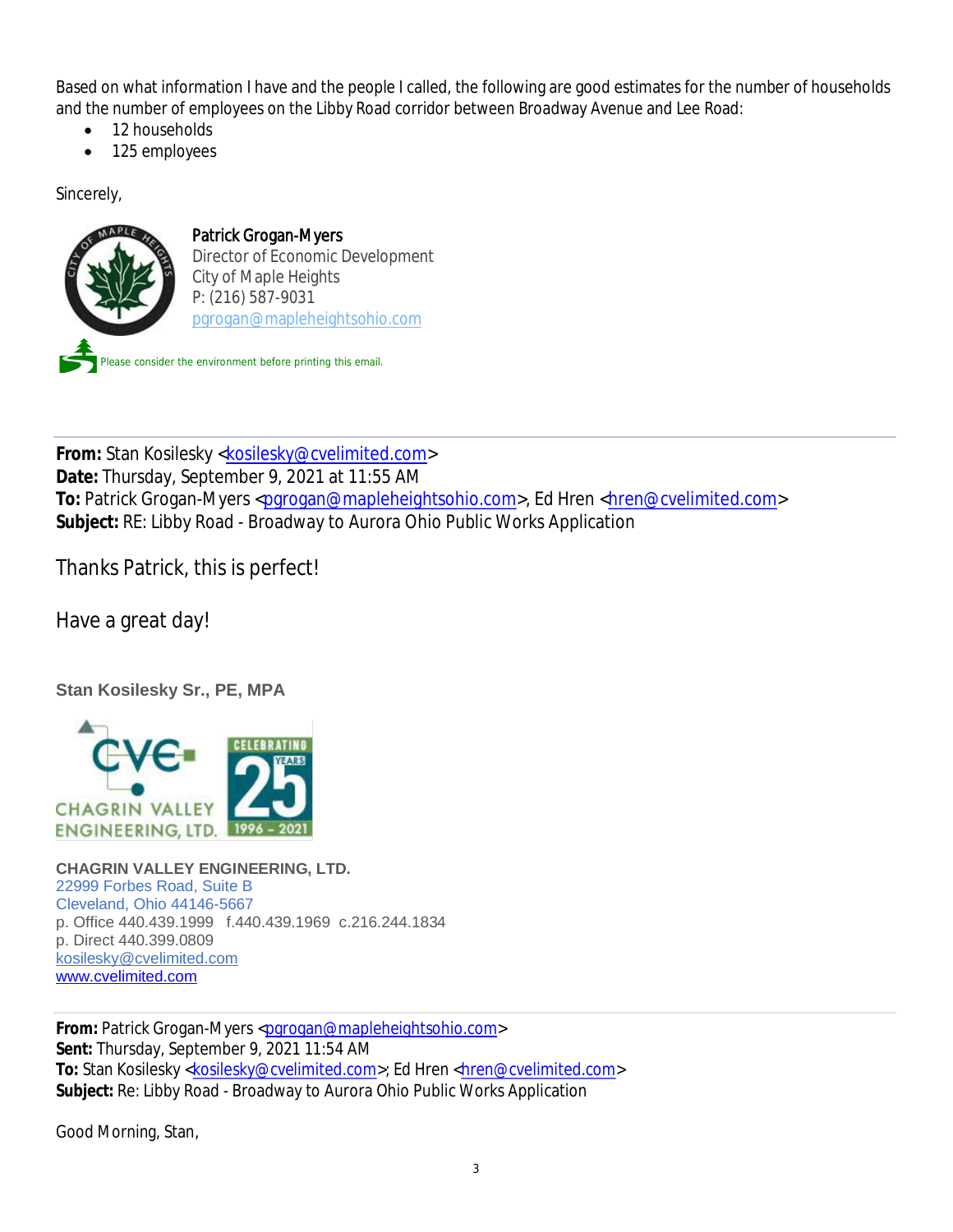Because the Libby Road Corridor is a mixed-use corridor, I should be able to get you both the number of households and an approximate number of employees as well. I hope to have this information to you by COB tomorrow.

Sincerely,



Patrick Grogan-Myers Director of Economic Development City of Maple Heights P: (216) 587-9031 pgrogan@mapleheightsohio.com

Please consider the environment before printing this email.

**From:** Stan Kosilesky <kosilesky@cvelimited.com> **Date:** Thursday, September 9, 2021 at 11:10 AM To: Ed Hren <hren@cvelimited.com>, Patrick Grogan-Myers <pgrogan@mapleheightsohio.com> **Subject:** Libby Road - Broadway to Aurora Ohio Public Works Application

Good Moring Ed and Patrick,

I am working on the OPWC Application and I have a questions, not sure who can best answer so I am sending to both of you.

Per the District One Public Works Integrating Committee (DOPWIC) Applicant Manual, for water supply project for the category number of users. They ask:

Water Supply, Wastewater, Stormwater Projects: The household data will be used to determine the direct number of households by 2.29, the U.S. Census 2010 Cuyahoga County.

For projects located in multi-use areas (office, industr provide the number of employees and/or students residential area is located in the area, separately provide

Can either one of you provide me with the number of employees in this area?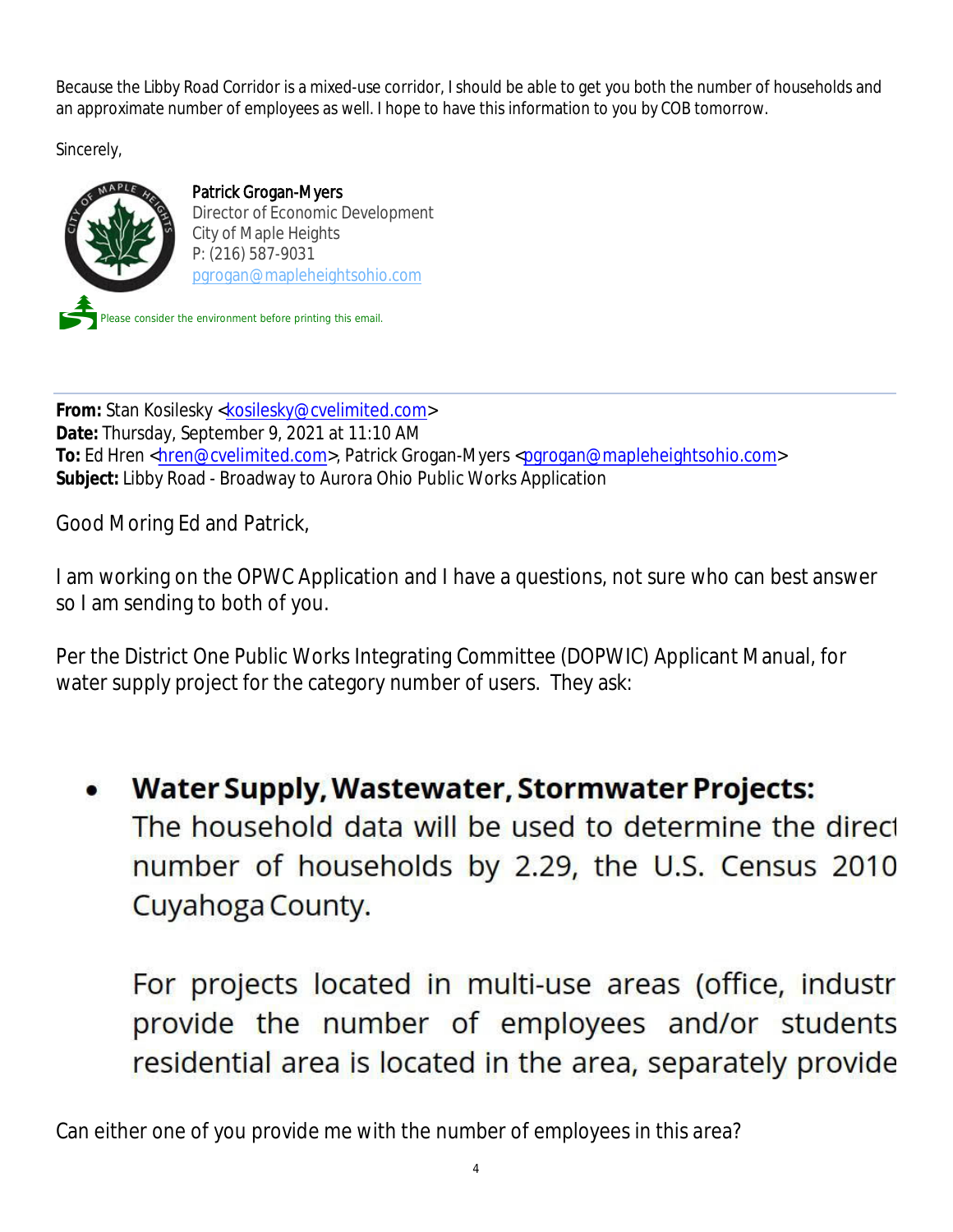I copied the scoring table below so you can see the magnitude of employees needed for various points.

# **USERS - MAXIMUM 10 POINTS**

## Table 5

|               |                                                                               | <b>USERS</b>                                                   |
|---------------|-------------------------------------------------------------------------------|----------------------------------------------------------------|
| <b>POINTS</b> | <b>WATER SUPPLY,</b><br><b>WASTEWATER,</b><br><b>AND</b><br><b>STORMWATER</b> | <b>WATER AND</b><br><b>WASTEWATER</b><br><b>TREATMENT PLAN</b> |
| 10            | > 300                                                                         | > 25,000                                                       |
| 8             | $200 - 300$                                                                   | 15,000-24,999                                                  |
| 6             | $100 - 199$                                                                   | $2,000 - 14,999$                                               |
| 4             | $50 - 99$                                                                     | $1,000 - 1,999$                                                |
|               | < 50                                                                          | < 1,000                                                        |

Thanks,

**Stan Kosilesky Sr., PE, MPA**



**CHAGRIN VALLEY ENGINEERING, LTD.** 22999 Forbes Road, Suite B